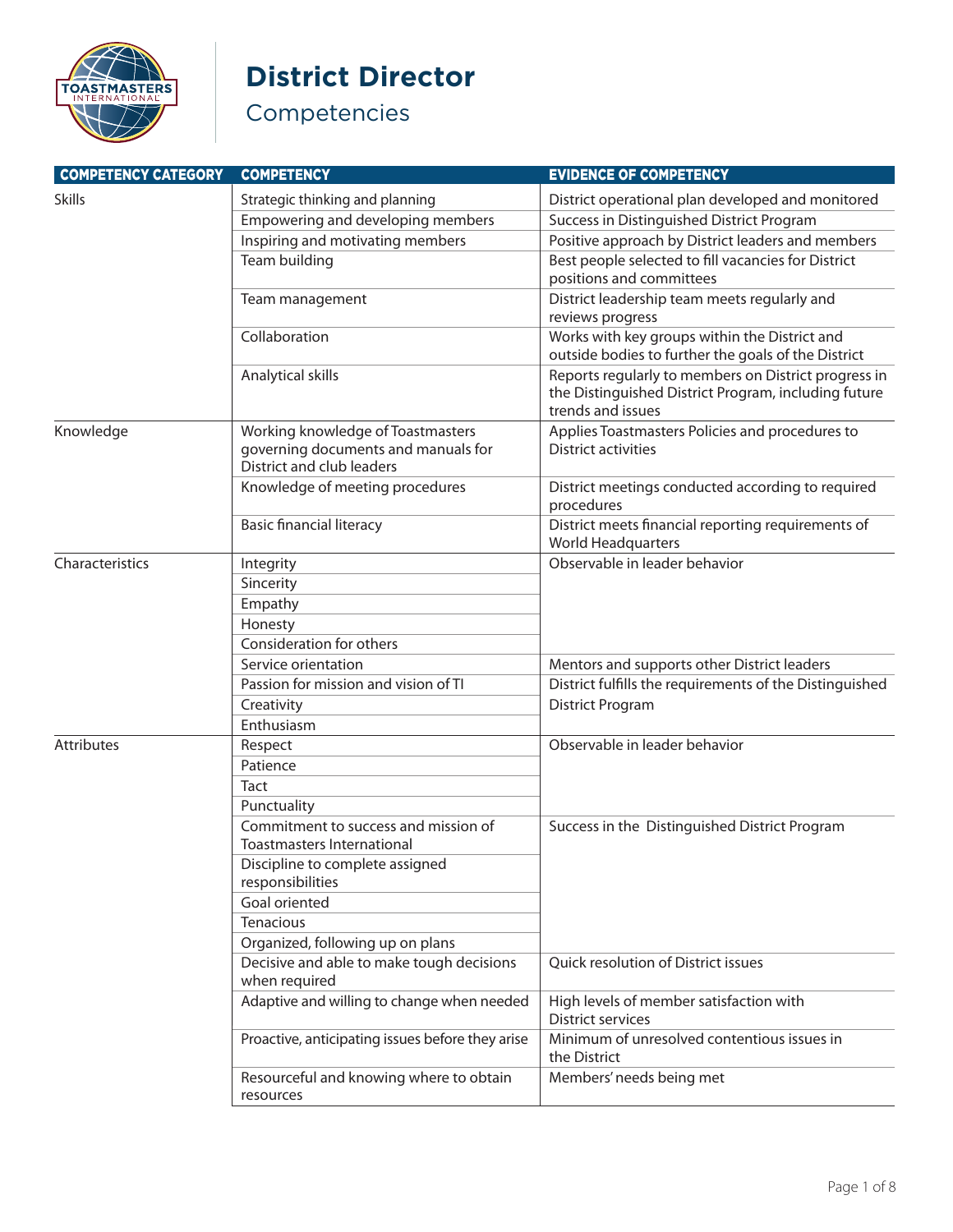

# **Program Quality Director**

| <b>COMPETENCY CATEGORY</b> | <b>COMPETENCY</b>                                                                | <b>EVIDENCE OF COMPETENCY</b>                                                                                            |
|----------------------------|----------------------------------------------------------------------------------|--------------------------------------------------------------------------------------------------------------------------|
| <b>Skills</b>              | Organizing                                                                       | <b>Success of District conferences</b>                                                                                   |
|                            | Managing people                                                                  | Maintaining a strong network of trainers and positive<br>feedback from participants in club officer training             |
|                            | Team building                                                                    | Best available members are chosen to conduct<br>training and work on conference committees                               |
|                            | Team management                                                                  | Meet at least monthly with Division Directors on<br>Distinguished Club targets                                           |
|                            | Analytical skills                                                                | Analyzes club trends in the Distinguished Club<br>Program and prepares for at least 40 percent of<br>Distinguished Clubs |
|                            | Delivering excellence                                                            | At least 40 percent of clubs are Distinguished by<br>June 30                                                             |
|                            | Recognition                                                                      | Members and officers are fully recognized for their<br>achievements thereby encouraging future<br>achievements           |
| Knowledge                  | Working knowledge of manuals for club and<br><b>District leaders</b>             | Seen as an active participant on the District<br>leadership team                                                         |
|                            | Familiarity with education and training<br>resources on the Toastmasters website | Volume of Toastmasters resources promoted to clubs                                                                       |
|                            | Working knowledge of Speech Contest<br>Rulebook (Item 1171)                      | District contests conducted professionally                                                                               |
| Characteristics            | Integrity                                                                        | Observable in leader behavior                                                                                            |
|                            | Sincerity                                                                        |                                                                                                                          |
|                            | Empathy                                                                          |                                                                                                                          |
|                            | Honesty                                                                          |                                                                                                                          |
|                            | Consideration for others                                                         |                                                                                                                          |
|                            | Service orientation                                                              | District membership retention                                                                                            |
|                            | Passion for mission and envisioned future of                                     | District fulfilling the Distinguished Club Program                                                                       |
|                            | <b>Toastmasters International</b>                                                | requirements of the Distinguished District Program                                                                       |
|                            | Creativity                                                                       |                                                                                                                          |
|                            | Enthusiasm                                                                       |                                                                                                                          |
| <b>Attributes</b>          | Respect                                                                          | Observable in leader behavior                                                                                            |
|                            | Patience                                                                         |                                                                                                                          |
|                            | Tact                                                                             |                                                                                                                          |
|                            | Punctuality                                                                      |                                                                                                                          |
|                            | Commitment to success and mission of<br><b>Toastmasters International</b>        | Achieving at least 40 percent Distinguished Clubs                                                                        |
|                            | Disciplined to complete assigned<br>responsibilities                             |                                                                                                                          |
|                            | Goal oriented                                                                    |                                                                                                                          |
|                            | Tenacious                                                                        |                                                                                                                          |
|                            | Organized, following up on plans                                                 |                                                                                                                          |
|                            | Decisive and able to make tough decisions<br>when required                       | Quick resolution of issues concerning service<br>excellence within the District                                          |
|                            | Adaptive and willing to change when needed                                       | Strong commitment by clubs to the Distinguished<br>Club Program                                                          |
|                            | Proactive                                                                        | Minimum of contentious issues in the District<br>leadership team                                                         |
|                            | Resourceful and knowing where to<br>obtain resources                             | Clubs' needs to provide excellent service are<br>being supported                                                         |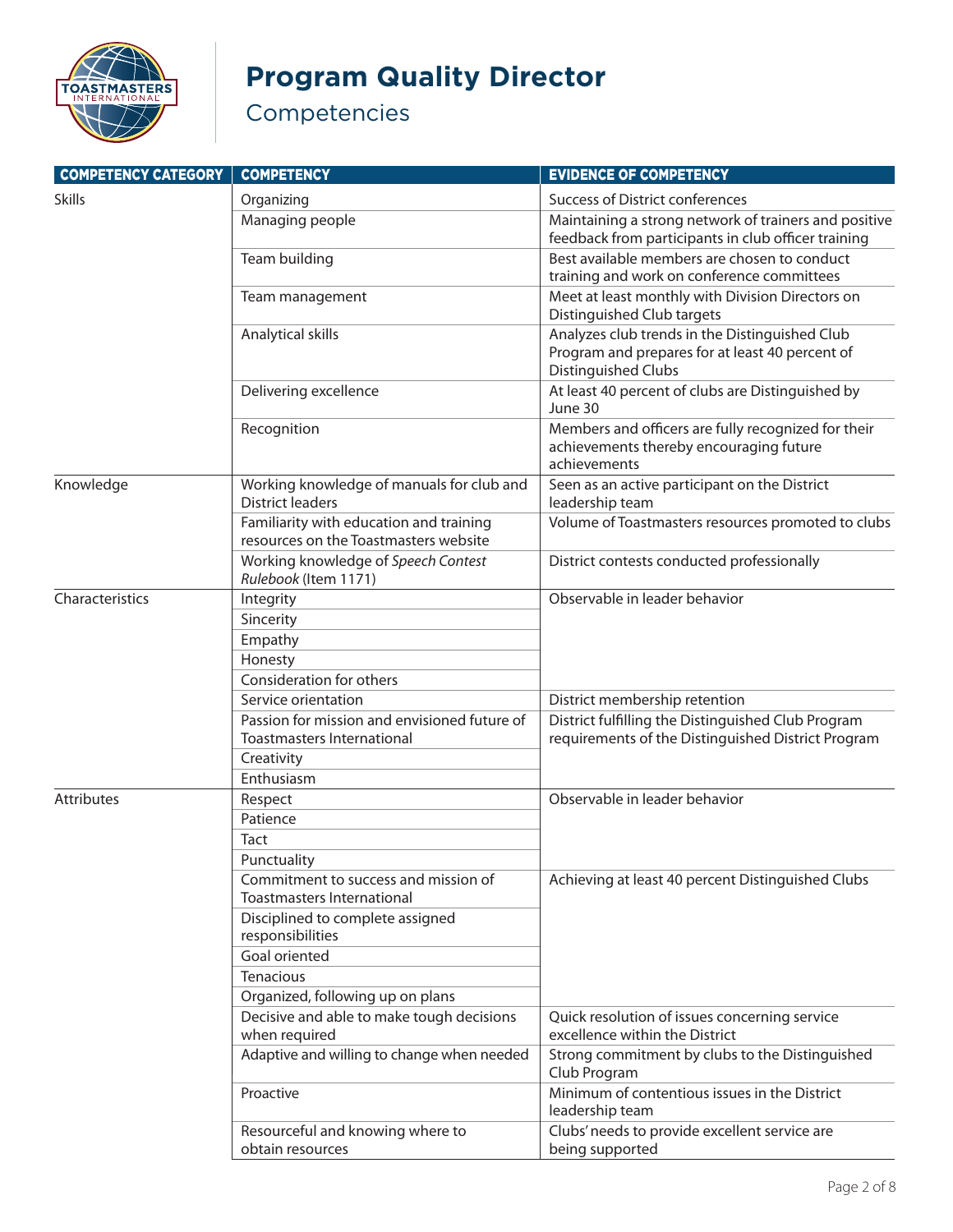

### **Club Growth Director**

| <b>COMPETENCY CATEGORY</b> | <b>COMPETENCY</b>                                                                                                                                                       | <b>EVIDENCE OF COMPETENCY</b>                                                                                                         |
|----------------------------|-------------------------------------------------------------------------------------------------------------------------------------------------------------------------|---------------------------------------------------------------------------------------------------------------------------------------|
| <b>Skills</b>              | Strategic thinking and planning                                                                                                                                         | Optimal District marketing plan produced                                                                                              |
|                            | Achieving targets                                                                                                                                                       | A plan is available, accessible and operational to<br>reach end-of-year club targets                                                  |
|                            | Creative thinking                                                                                                                                                       | New initiatives are introduced into the District<br>marketing plan                                                                    |
|                            | Team management                                                                                                                                                         | Club extension committee meets at least every two<br>months about targets, results and plans                                          |
|                            | Motivating people                                                                                                                                                       | Club coaches are obtained for all eligible clubs                                                                                      |
|                            | Achieving excellence                                                                                                                                                    | Works with important groups within the District and<br>outside bodies to further the goals of the District                            |
|                            | Collaboration                                                                                                                                                           | Marketing team and new club sponsors are familiar<br>with chartering requirements and paperwork and<br>how to complete them correctly |
|                            | Analytical skills                                                                                                                                                       | Analyzes District markets                                                                                                             |
|                            | Basic mathematical literacy                                                                                                                                             | Provides regular quantitative feedback to District<br>leadership meetings on District progress                                        |
| Knowledge                  | Knowledge of Toastmasters branding policy,<br>Toastmasters on-line marketing resources,<br>membership building contests, and club<br>sponsor, mentor and coach programs | The new branding is applied across the District                                                                                       |
|                            | Familiarity with documents on contemporary                                                                                                                              | Clubs achieve awards in membership building                                                                                           |
|                            | marketing                                                                                                                                                               | contests                                                                                                                              |
| Characteristics            | Integrity                                                                                                                                                               | Observable in leader behavior                                                                                                         |
|                            | Sincerity                                                                                                                                                               |                                                                                                                                       |
|                            | Empathy                                                                                                                                                                 |                                                                                                                                       |
|                            | Honesty<br>Consideration for others                                                                                                                                     |                                                                                                                                       |
|                            | Service orientation                                                                                                                                                     | Clubs are supported with marketing                                                                                                    |
|                            | Passion for mission and vision of TI                                                                                                                                    | District fulfilling the growth requirements of the                                                                                    |
|                            | Creativity                                                                                                                                                              | Distinguished District Program                                                                                                        |
|                            | Enthusiasm                                                                                                                                                              |                                                                                                                                       |
| <b>Attributes</b>          | Respect                                                                                                                                                                 | Observable in leader behavior                                                                                                         |
|                            | Patience                                                                                                                                                                |                                                                                                                                       |
|                            | Tact                                                                                                                                                                    |                                                                                                                                       |
|                            | Punctuality                                                                                                                                                             |                                                                                                                                       |
|                            | Commitment to success and mission of<br><b>Toastmasters International</b>                                                                                               | Success in membership and club growth targets in<br>Distinguished District Program                                                    |
|                            | Disciplined to complete assigned<br>responsibilities                                                                                                                    |                                                                                                                                       |
|                            | Goal oriented                                                                                                                                                           |                                                                                                                                       |
|                            | Tenacious                                                                                                                                                               |                                                                                                                                       |
|                            | Organized, following up on plans                                                                                                                                        |                                                                                                                                       |
|                            | Decisive and able to make tough decisions<br>when required                                                                                                              | Quick resolution of District issues involving<br>marketing                                                                            |
|                            | Adaptive and willing to change when needed                                                                                                                              | Marketing adapted to needs of clubs                                                                                                   |
|                            | Proactive, anticipating issues before they arise                                                                                                                        | Minimum of contentious issues in implementing the<br>District marketing plan                                                          |
|                            | Resourceful and knowing where to obtain<br>resources                                                                                                                    | Clubs are fully supported in marketing                                                                                                |
|                            | Curious and interested in learning the roles<br>of District Director and Deputy Directors                                                                               | Active participation in District leadership team                                                                                      |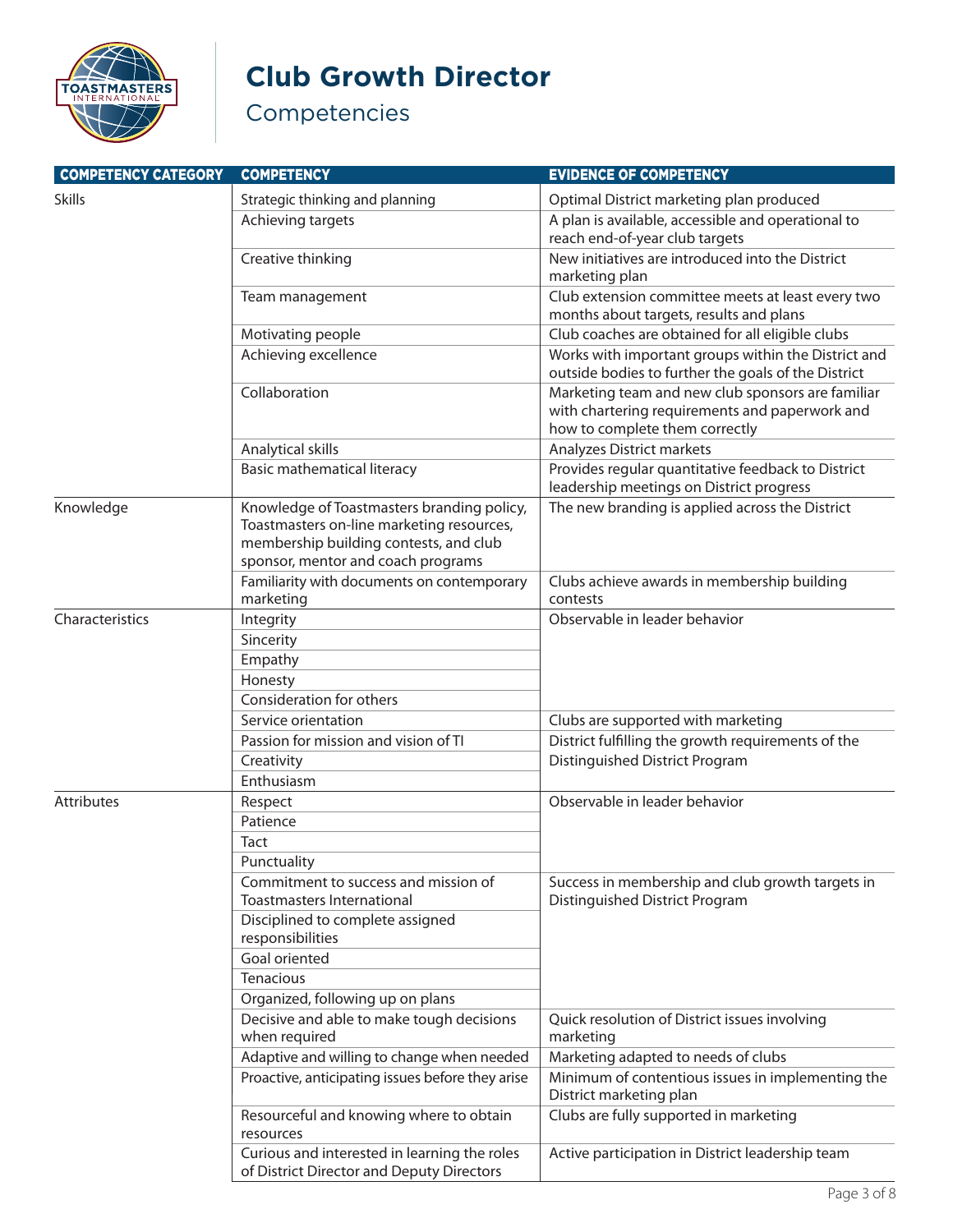

# **Administration Manager**

| <b>COMPETENCY CATEGORY</b> | <b>COMPETENCY</b>                                                  | <b>EVIDENCE OF COMPETENCY</b>                                                                                               |
|----------------------------|--------------------------------------------------------------------|-----------------------------------------------------------------------------------------------------------------------------|
| <b>Skills</b>              | Organizational skills                                              | Keeps all records, correspondence, inventories and<br>minutes in a logical and easily accessible system                     |
|                            | Writing and editing skills                                         | Thorough and accurate District minutes and<br>correspondence completed as an accurate record of<br><b>District business</b> |
| Knowledge                  | Achieving targets                                                  | Understands responsibilities of other members of the<br>District leadership team and necessary deadlines                    |
| Characteristics            | Integrity                                                          | Observable in leader behavior                                                                                               |
|                            | Sincerity                                                          |                                                                                                                             |
|                            | Empathy                                                            |                                                                                                                             |
|                            | Honesty                                                            |                                                                                                                             |
|                            | Consideration for others                                           |                                                                                                                             |
|                            | Service orientation                                                | Assists the District Director whenever required                                                                             |
| <b>Attributes</b>          | Respect                                                            | Observable in leader behavior                                                                                               |
|                            | Tact                                                               |                                                                                                                             |
|                            | Punctuality                                                        |                                                                                                                             |
|                            | Commitment to success and mission of<br>Toastmasters International | Completes assignments required of the role<br>Meets all role requirements on time                                           |
|                            | Discipline to complete assigned<br>responsibilities                |                                                                                                                             |
|                            | Goal oriented                                                      | Completes administrative tasks accurately and                                                                               |
|                            | Organized, following up on plans                                   | on time                                                                                                                     |
|                            | Dependable                                                         |                                                                                                                             |
|                            | Responsible                                                        |                                                                                                                             |
|                            | Accuracy in reporting and recording                                |                                                                                                                             |
|                            | Diligent                                                           |                                                                                                                             |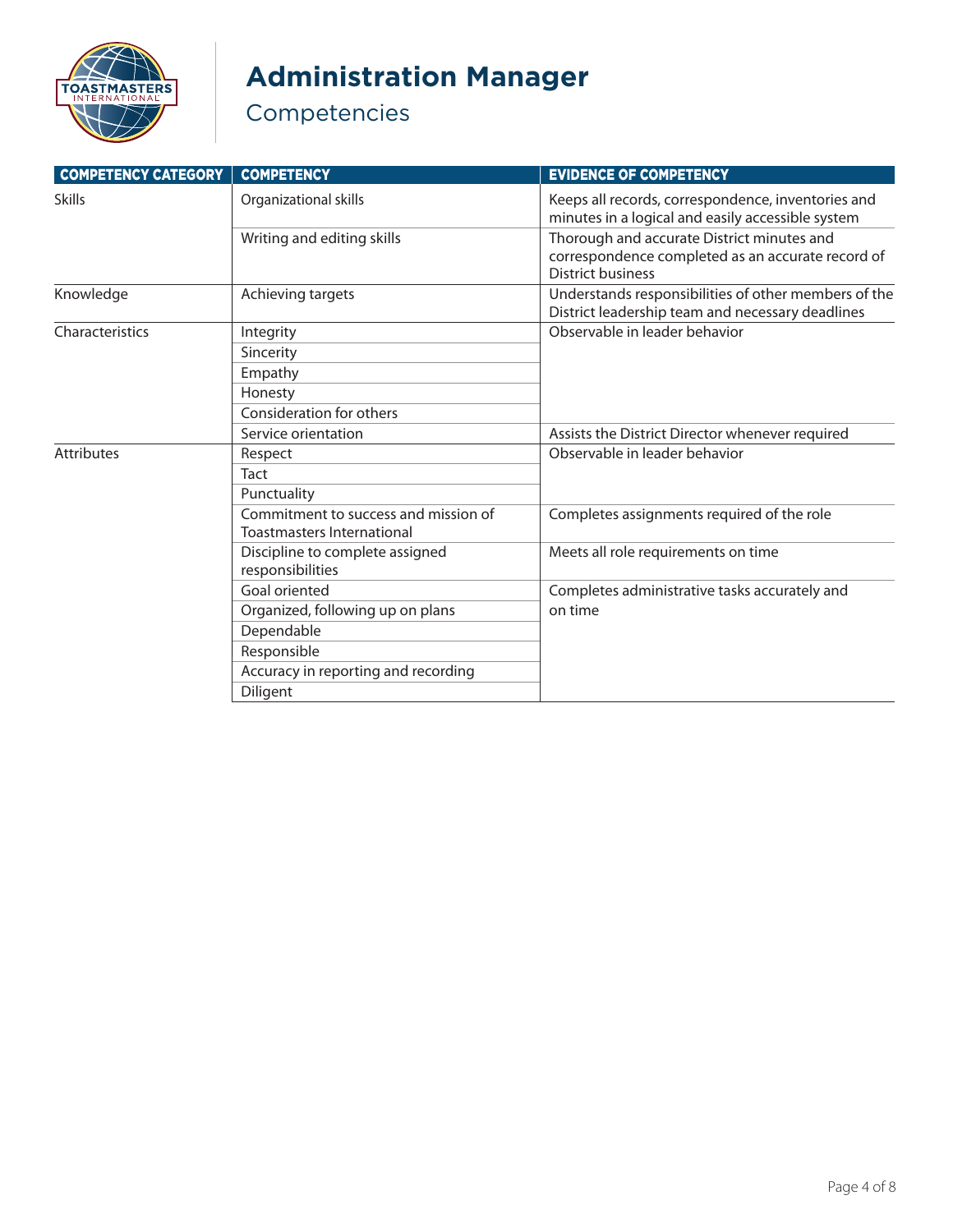

# **Finance Manager**

| <b>COMPETENCY CATEGORY</b> | <b>COMPETENCY</b>                                                                 | <b>EVIDENCE OF COMPETENCY</b>                                                                                                                                  |
|----------------------------|-----------------------------------------------------------------------------------|----------------------------------------------------------------------------------------------------------------------------------------------------------------|
| <b>Skills</b>              | Strategic thinking and planning                                                   | Helps develop, plan and deliver a fiscally responsible<br>financial plan for the District, enabling District funds<br>to be used in the most beneficial manner |
|                            | Collaboration                                                                     | Works closely with the District Director to ensure the<br>District is financially healthy and funds are being<br>used in the most beneficial manner            |
|                            | Analytical skills                                                                 | Continually analyzes, monitors and forecasts the<br>financial performance of the District                                                                      |
| Knowledge                  | Working knowledge of Toastmasters<br>governing documents                          | Understands the allowable and appropriate<br>expenditures and financial requirements as per<br><b>Toastmasters Policies and Protocols</b>                      |
|                            | Accounting knowledge                                                              | Understands generally accepted accounting practices                                                                                                            |
| Characteristics            | Integrity                                                                         | Observable in leader behavior                                                                                                                                  |
|                            | Honesty                                                                           |                                                                                                                                                                |
|                            | Service orientation                                                               | Fulfills the requirements of the role and follows up<br>on relevant issues with the District Director                                                          |
|                            | Passion for mission and envisioned future of<br><b>Toastmasters International</b> | Reports on financial activities in terms of their<br>contribution to Toastmasters goals                                                                        |
|                            | Determination                                                                     | Keeps District expenditure on budget                                                                                                                           |
| <b>Attributes</b>          | Accuracy in reporting and recording                                               | All reports produced accurately                                                                                                                                |
|                            | Discipline to complete assigned<br>responsibilities                               | Completes all requirements of the role according to<br>requirements and on time                                                                                |
|                            | Goal oriented                                                                     |                                                                                                                                                                |
|                            | Organized, following up on plans                                                  |                                                                                                                                                                |
|                            | Dependable                                                                        |                                                                                                                                                                |
|                            | Responsible                                                                       |                                                                                                                                                                |
|                            | Diligent                                                                          |                                                                                                                                                                |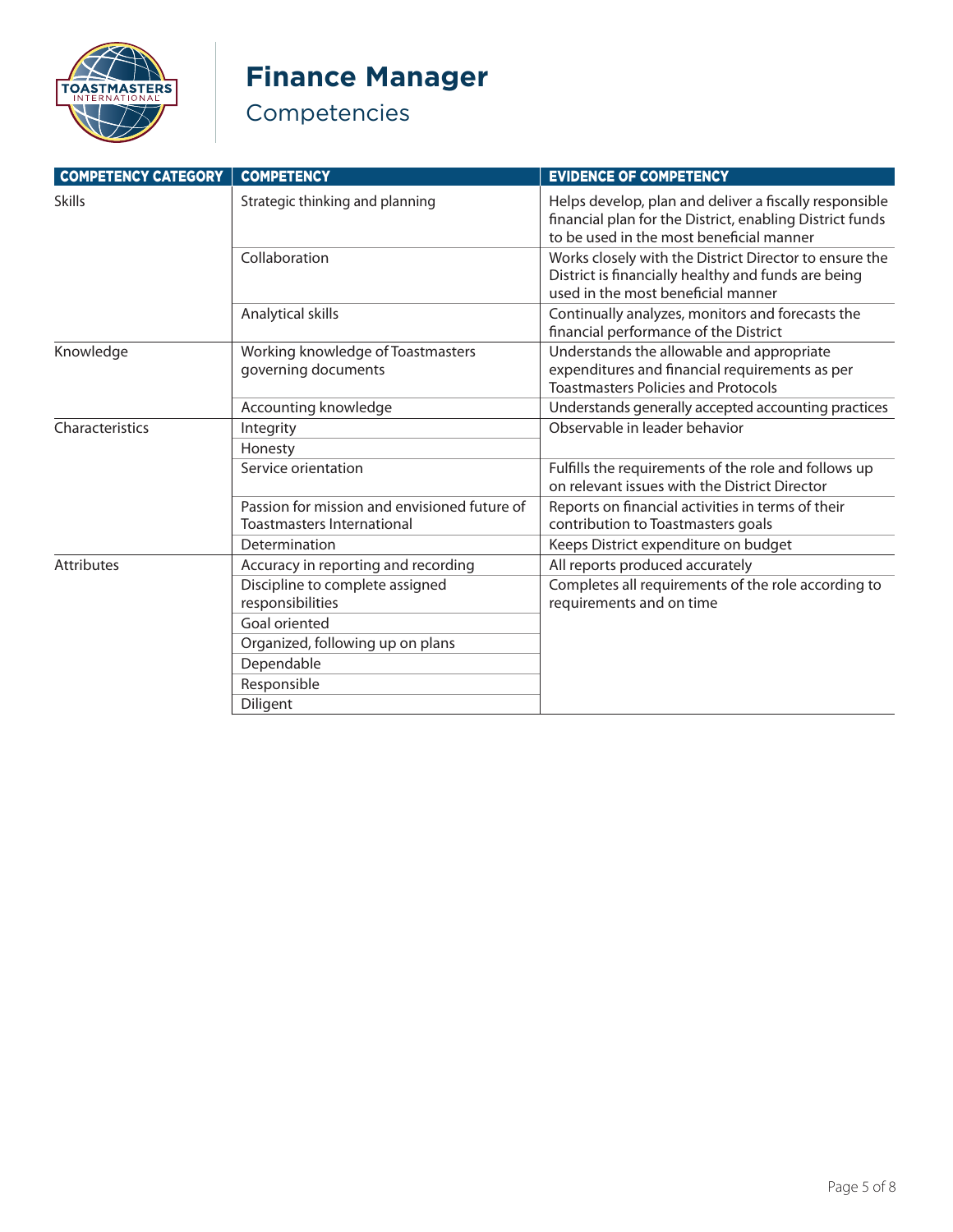

# **Public Relations Manager**

| <b>COMPETENCY CATEGORY</b> | <b>COMPETENCY</b>                                                                 | <b>EVIDENCE OF COMPETENCY</b>                                                                                                        |
|----------------------------|-----------------------------------------------------------------------------------|--------------------------------------------------------------------------------------------------------------------------------------|
| <b>Skills</b>              | Writing and editing                                                               | Conveys intended meaning to members and<br>public in publications about Toastmasters and<br><b>Toastmasters events</b>               |
|                            | Collaboration                                                                     | Works closely with stakeholders within and outside<br>Toastmasters to develop and maintain the District<br>public relations strategy |
|                            | Recognition                                                                       | Praises member achievement to recognize members<br>and to publicize Toastmasters                                                     |
| Knowledge                  | Knowledge of Toastmasters branding and<br>online public relations resources       | Application of Toastmasters branding and online<br>public relations resources suggestions in the District<br>public relations plan   |
| Characteristics            | Integrity                                                                         | Observable in leader behavior                                                                                                        |
|                            | Honesty<br>Consideration for others                                               |                                                                                                                                      |
|                            | Service orientation                                                               | Clubs are supported with promoting Toastmasters<br>to members and to the public                                                      |
|                            | Passion for mission and envisioned future of<br><b>Toastmasters International</b> | District public relations activities regularly produced                                                                              |
|                            | Creativity                                                                        |                                                                                                                                      |
|                            | Independence                                                                      | Public relations activities created with little guidance                                                                             |
|                            | Extraverted and approachable                                                      | Regularly approaches new target markets                                                                                              |
| Attributes                 | Respect                                                                           | Observable in leader behavior                                                                                                        |
|                            | Tact                                                                              |                                                                                                                                      |
|                            | Commitment to success and mission of<br><b>Toastmasters International</b>         | The District and clubs are supported with new<br>materials to promote Toastmasters to members and<br>to the public                   |
|                            | Disciplined to complete assigned<br>responsibilities                              | Completes public relations projects on time and<br>meeting agreed specifications                                                     |
|                            | Goal oriented                                                                     |                                                                                                                                      |
|                            | Tenacious                                                                         |                                                                                                                                      |
|                            | Responsible                                                                       |                                                                                                                                      |
|                            | Diligent                                                                          |                                                                                                                                      |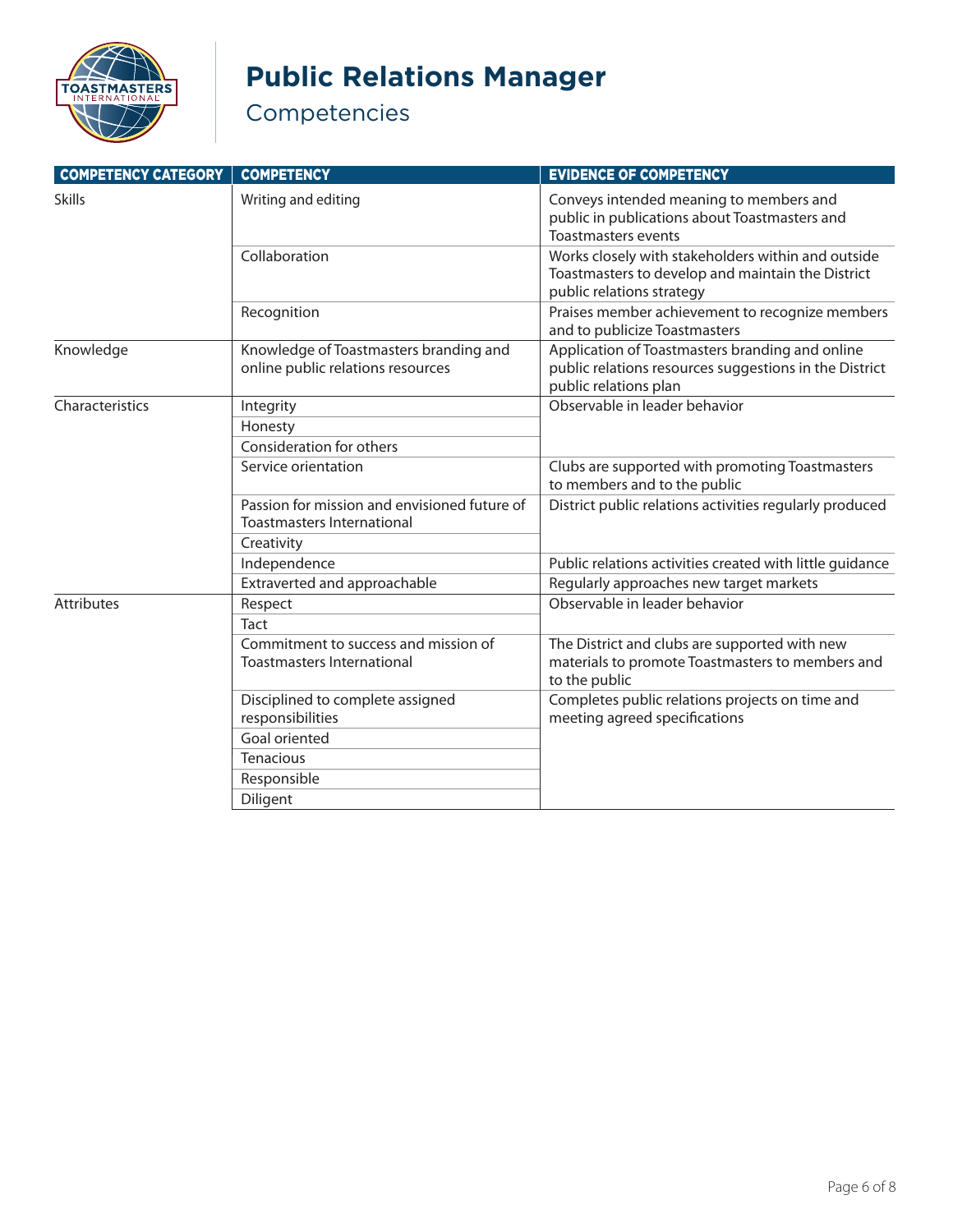

### **Division Director**

| <b>COMPETENCY CATEGORY</b> | <b>COMPETENCY</b>                                                                                     | <b>EVIDENCE OF COMPETENCY</b>                                                                                                                                                                                                                   |
|----------------------------|-------------------------------------------------------------------------------------------------------|-------------------------------------------------------------------------------------------------------------------------------------------------------------------------------------------------------------------------------------------------|
| <b>Skills</b>              | Strategic thinking and planning                                                                       | Collaborates with District leadership team and Area<br>Directors to ensure clubs have the best opportunity<br>to achieve success and that clubs understand the<br>Distinguished Club Program and strive to achieve<br>Distinguished recognition |
|                            | Empowering and developing members                                                                     | Success in Distinguished Division Program                                                                                                                                                                                                       |
|                            | Coaching and mentoring                                                                                | Coaches and mentors Area Directors in knowledge<br>and procedures of Toastmasters thereby helping<br>Area Directors to help clubs and members                                                                                                   |
|                            | Analytical skills                                                                                     | Analyzes Division and Area statistics to plan for and<br>monitor success                                                                                                                                                                        |
| Knowledge                  | Working knowledge of Toastmasters<br>governing documents and manuals for<br>District and club leaders | Applies Toastmasters Policies and procedures to<br>Division responsibilities                                                                                                                                                                    |
| Characteristics            | Integrity                                                                                             | Observable in leader behavior                                                                                                                                                                                                                   |
|                            | Sincerity                                                                                             |                                                                                                                                                                                                                                                 |
|                            | Empathy                                                                                               |                                                                                                                                                                                                                                                 |
|                            | Honesty                                                                                               |                                                                                                                                                                                                                                                 |
|                            | Consideration for others                                                                              |                                                                                                                                                                                                                                                 |
|                            | Service orientation                                                                                   | Supports Area Directors in achieving their goals                                                                                                                                                                                                |
|                            | Passion for mission and envisioned future<br>of Toastmasters International                            | Division fulfills the requirements of the Distinguished<br><b>Division Program</b>                                                                                                                                                              |
|                            | Creativity                                                                                            |                                                                                                                                                                                                                                                 |
|                            | Enthusiasm                                                                                            |                                                                                                                                                                                                                                                 |
|                            | Independent                                                                                           | Largely self-directed in determining and<br>implementing what is required to fulfill the role                                                                                                                                                   |
| <b>Attributes</b>          | Respect                                                                                               | Observable in leader behavior                                                                                                                                                                                                                   |
|                            | Punctuality                                                                                           |                                                                                                                                                                                                                                                 |
|                            | Commitment to success and mission of<br><b>Toastmasters International</b>                             | Success in the Distinguished Division Program                                                                                                                                                                                                   |
|                            | Discipline to complete assigned<br>responsibilities                                                   |                                                                                                                                                                                                                                                 |
|                            | Goal oriented                                                                                         |                                                                                                                                                                                                                                                 |
|                            | Diligent                                                                                              |                                                                                                                                                                                                                                                 |
|                            | Motivational                                                                                          |                                                                                                                                                                                                                                                 |
|                            | Proactive, anticipating issues before they arise                                                      | Minimum of unresolved contentious issues in<br>the Division                                                                                                                                                                                     |
|                            | Resourceful and knowing where to obtain<br>resources                                                  | Area Directors' concerns and issues addressed                                                                                                                                                                                                   |